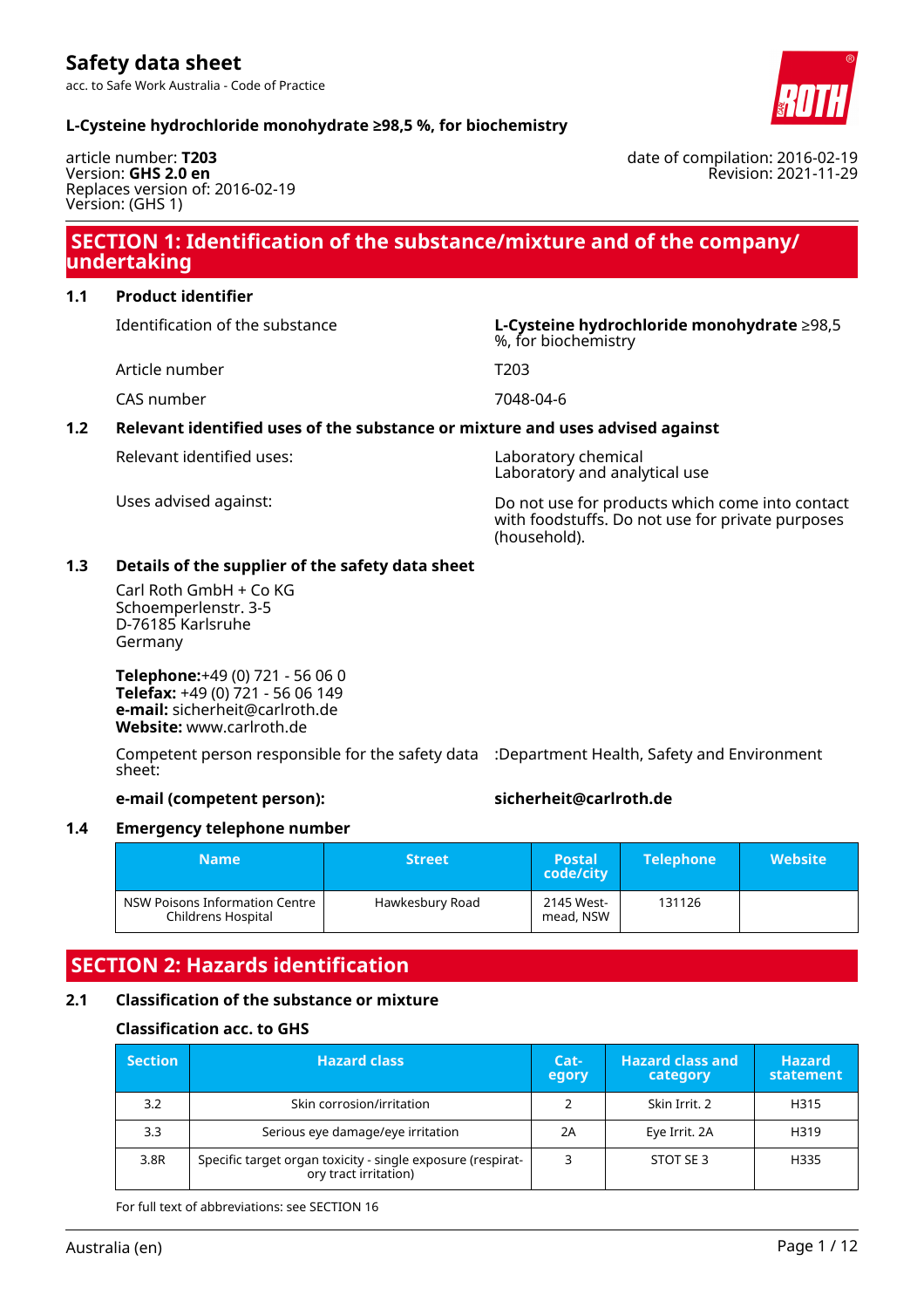acc. to Safe Work Australia - Code of Practice



### **L-Cysteine hydrochloride monohydrate ≥98,5 %, for biochemistry**

article number: **T203**

### **2.2 Label elements**

### **Labelling**

GHS07

**Signal word Warning**



### **Hazard statements**

| H <sub>315</sub> | Causes skin irritation           |
|------------------|----------------------------------|
| H319             | Causes serious eye irritation    |
| H335             | May cause respiratory irritation |

### **Precautionary statements**

### **Precautionary statements - prevention**

| P261 | Avoid breathing dust/fume/gas/mist/vapours/spray |
|------|--------------------------------------------------|
| P280 | Wear protective gloves                           |

### **Precautionary statements - response**

| P302+P352      | IF ON SKIN: Wash with plenty of soap and water                              |
|----------------|-----------------------------------------------------------------------------|
| P305+P351+P338 | IF IN EYES: Rinse cautiously with water for several minutes. Remove contact |
|                | lenses, if present and easy to do. Continue rinsing                         |
| P312           | Call a POISON CENTER or doctor/physician if you feel unwell                 |

### **Precautionary statements - storage**

P403+P233 Store in a well-ventilated place. Keep container tightly closed

### **Precautionary statements - disposal**

P501 Dispose of contents/container to industrial combustion plant

### **2.3 Other hazards**

### **Results of PBT and vPvB assessment**

According to the results of its assessment, this substance is not a PBT or a vPvB.

# **SECTION 3: Composition/information on ingredients**

### **3.1 Substances**

Molar mass

Name of substance L-Cysteine hydrochloride monohydrate Molecular formula  $C_3H_7NO_2S \cdot HCl \cdot H_2O$ 175.6 $9/_{mol}$ CAS No 7048-04-6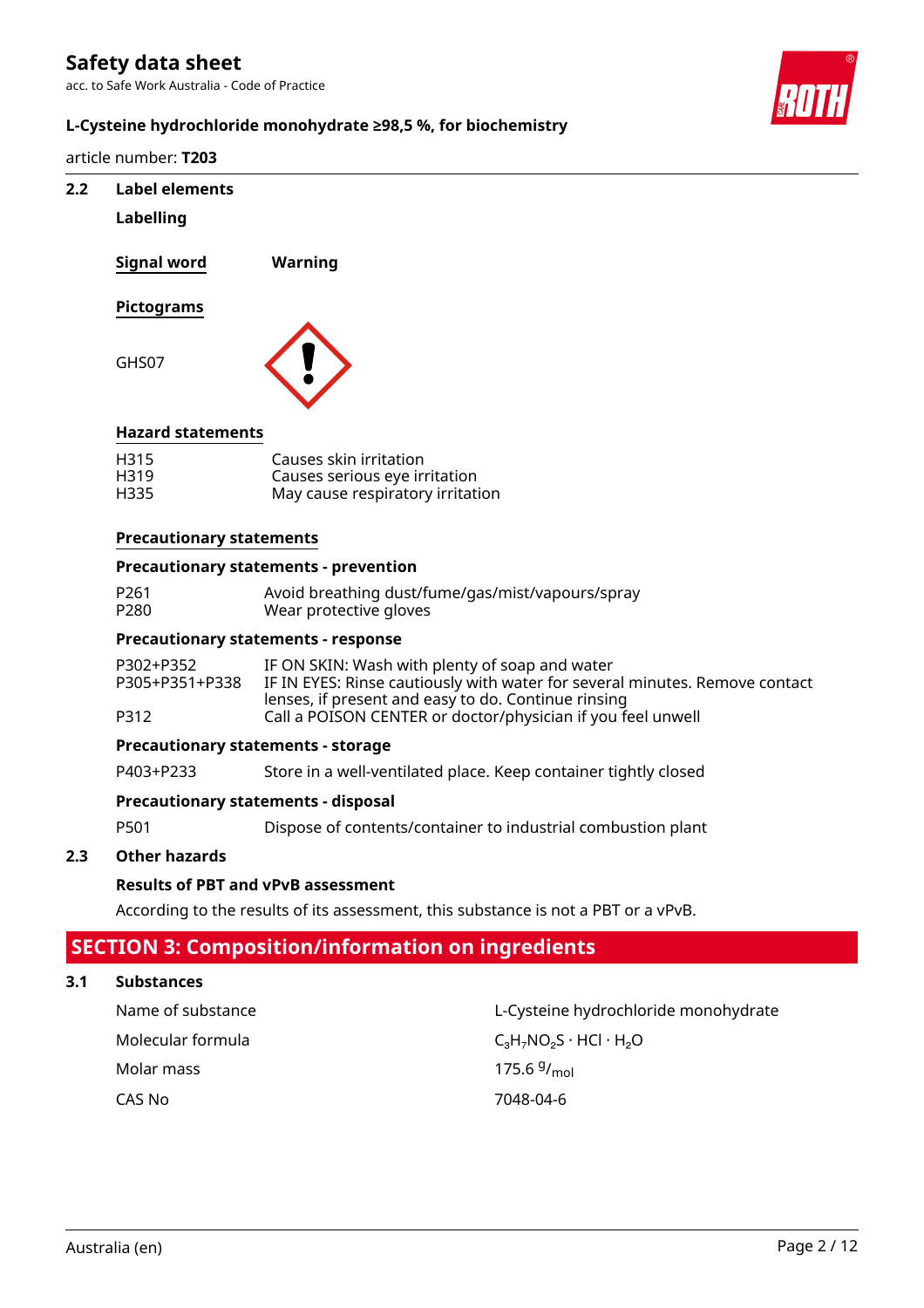acc. to Safe Work Australia - Code of Practice



### **L-Cysteine hydrochloride monohydrate ≥98,5 %, for biochemistry**

article number: **T203**

### **SECTION 4: First aid measures**

### **4.1 Description of first aid measures**



### **General notes**

Take off contaminated clothing.

#### **Following inhalation**

Provide fresh air. In all cases of doubt, or when symptoms persist, seek medical advice.

#### **Following skin contact**

Rinse skin with water/shower. In case of skin irritation, consult a physician.

### **Following eye contact**

Irrigate copiously with clean, fresh water for at least 10 minutes, holding the eyelids apart. In case of eye irritation consult an ophthalmologist.

### **Following ingestion**

Rinse mouth. Call a doctor if you feel unwell.

# **4.2 Most important symptoms and effects, both acute and delayed**

Irritation, Cough, Dyspnoea

### **4.3 Indication of any immediate medical attention and special treatment needed** none

# **SECTION 5: Firefighting measures**

### **5.1 Extinguishing media**



### **Suitable extinguishing media**

co-ordinate firefighting measures to the fire surroundings water, foam, alcohol resistant foam, dry extinguishing powder, ABC-powder

### **Unsuitable extinguishing media**

water jet

### **5.2 Special hazards arising from the substance or mixture**

Non-combustible.

#### **Hazardous combustion products**

In case of fire may be liberated: Nitrogen oxides (NOx), Carbon monoxide (CO), Carbon dioxide (CO₂), Sulphur oxides (SOx)

### **5.3 Advice for firefighters**

In case of fire and/or explosion do not breathe fumes. Fight fire with normal precautions from a reasonable distance. Wear self-contained breathing apparatus.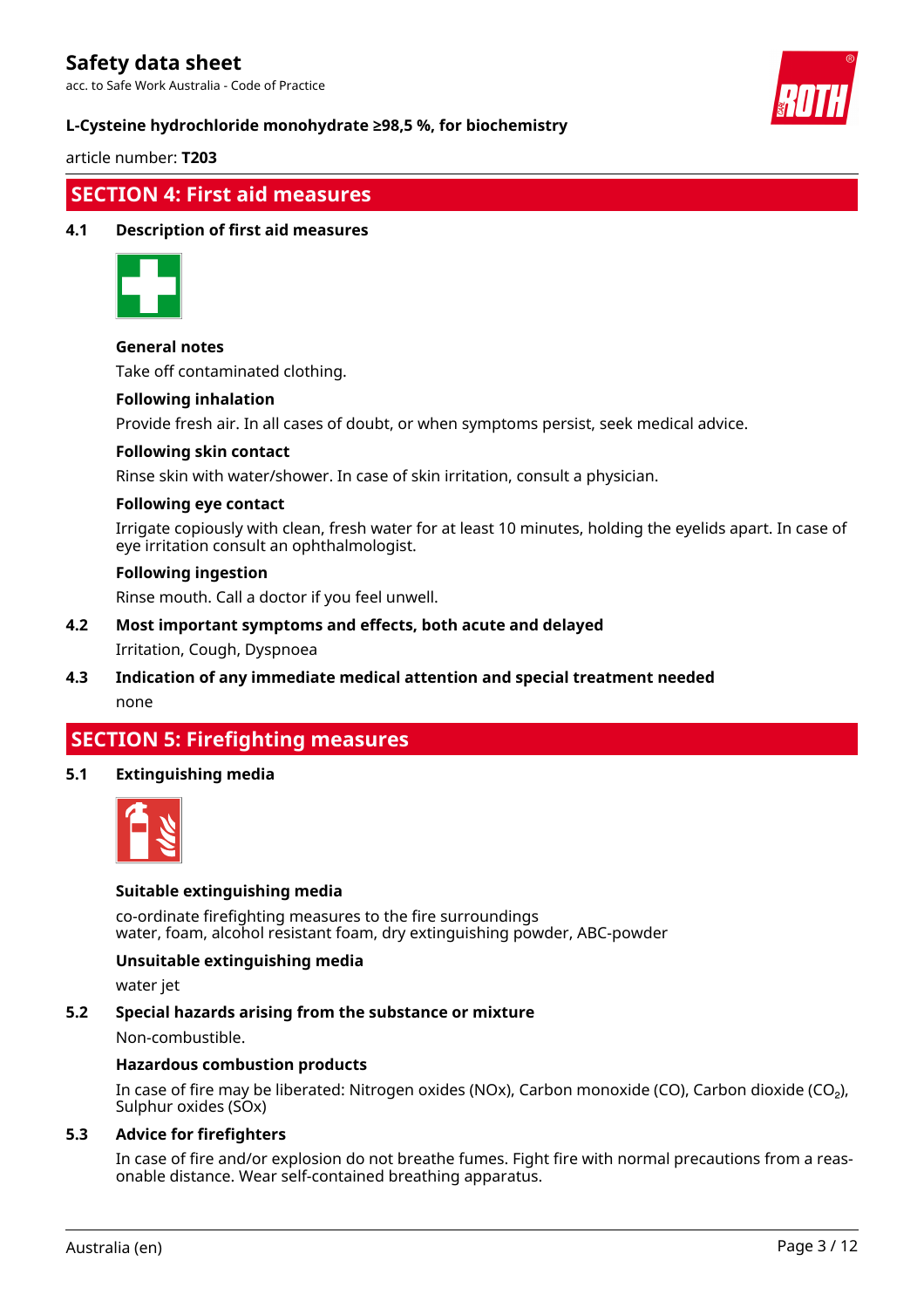acc. to Safe Work Australia - Code of Practice



### **L-Cysteine hydrochloride monohydrate ≥98,5 %, for biochemistry**

article number: **T203**

### **SECTION 6: Accidental release measures**

**6.1 Personal precautions, protective equipment and emergency procedures**



### **For non-emergency personnel**

Wearing of suitable protective equipment (including personal protective equipment referred to under Section 8 of the safety data sheet) to prevent any contamination of skin, eyes and personal clothing. Avoid contact with skin, eyes and clothes. Do not breathe dust.

### **6.2 Environmental precautions**

Keep away from drains, surface and ground water. The product is an acid. Before discharge into sewage plants the product normally needs to be neutralised.

### **6.3 Methods and material for containment and cleaning up**

#### **Advice on how to contain a spill**

Covering of drains. Take up mechanically.

### **Advice on how to clean up a spill**

Take up mechanically. Control of dust.

#### **Other information relating to spills and releases**

Place in appropriate containers for disposal. Ventilate affected area.

#### **6.4 Reference to other sections**

Hazardous combustion products: see section 5. Personal protective equipment: see section 8. Incompatible materials: see section 10. Disposal considerations: see section 13.

### **SECTION 7: Handling and storage**

### **7.1 Precautions for safe handling**

Use extractor hood (laboratory). Provision of sufficient ventilation. Avoid dust formation.

### **Measures to prevent fire as well as aerosol and dust generation**

Removal of dust deposits.

### **Advice on general occupational hygiene**

Wash hands before breaks and after work. Keep away from food, drink and animal feedingstuffs.

### **7.2 Conditions for safe storage, including any incompatibilities**

Store in a dry place.

### **Incompatible substances or mixtures**

Observe hints for combined storage.

### **Consideration of other advice:**

#### **Ventilation requirements**

Use local and general ventilation.

#### **Specific designs for storage rooms or vessels**

Recommended storage temperature: 15 – 25 °C

### **7.3 Specific end use(s)**

No information available.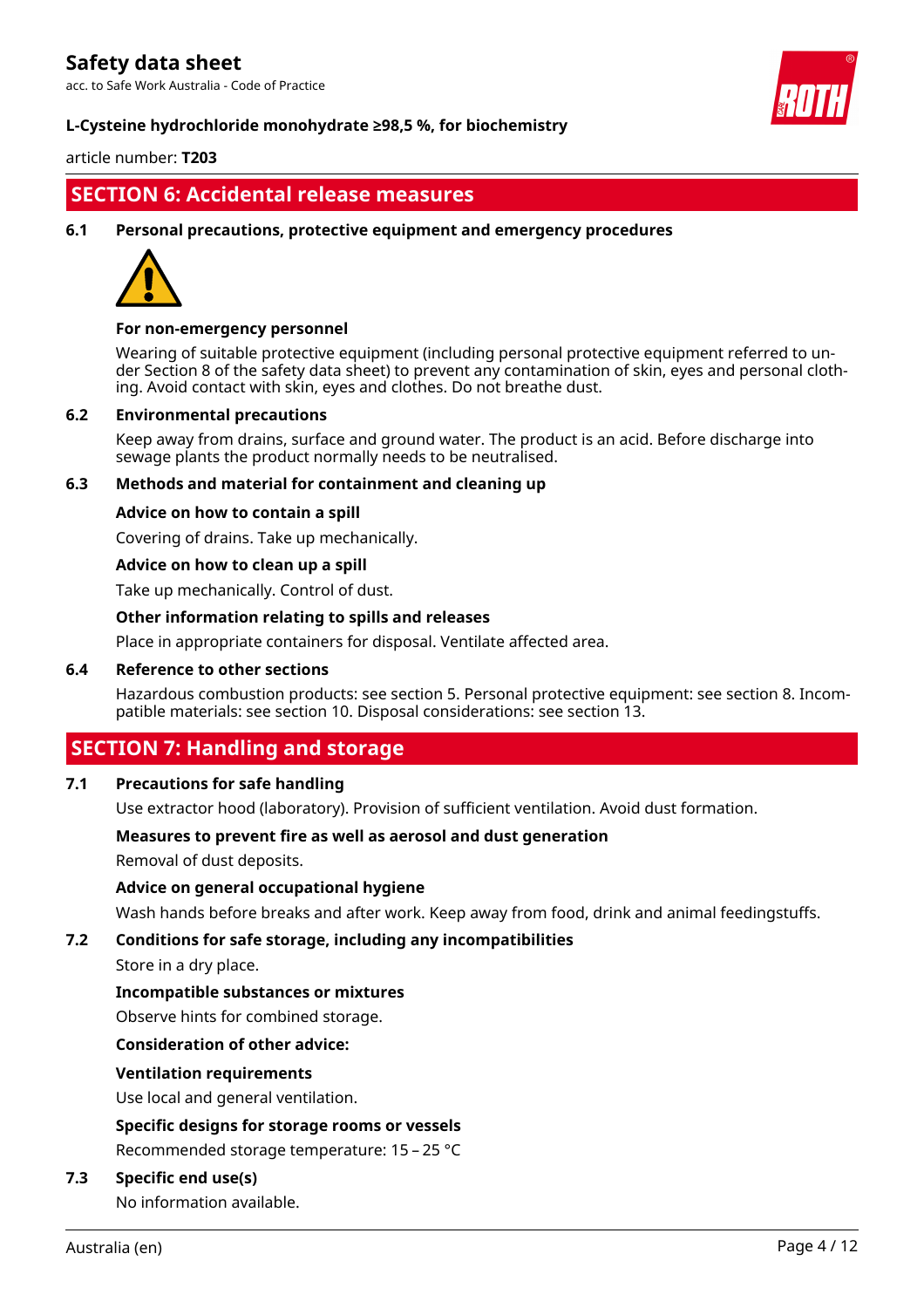acc. to Safe Work Australia - Code of Practice



### **L-Cysteine hydrochloride monohydrate ≥98,5 %, for biochemistry**

article number: **T203**

# **SECTION 8: Exposure controls/personal protection**

**8.1 Control parameters**

### **National limit values**

### **Occupational exposure limit values (Workplace Exposure Limits)**

This information is not available.

### **8.2 Exposure controls**

### **Individual protection measures (personal protective equipment)**

### **Eye/face protection**



Use safety goggle with side protection.

### **Skin protection**



### **• hand protection**

Wear suitable gloves. Chemical protection gloves are suitable, which are tested according to EN 374. For special purposes, it is recommended to check the resistance to chemicals of the protective gloves mentioned above together with the supplier of these gloves. The times are approximate values from measurements at 22 ° C and permanent contact. Increased temperatures due to heated substances, body heat etc. and a reduction of the effective layer thickness by stretching can lead to a considerable reduction of the breakthrough time. If in doubt, contact manufacturer. At an approx. 1.5 times larger / smaller layer thickness, the respective breakthrough time is doubled / halved. The data apply only to the pure substance. When transferred to substance mixtures, they may only be considered as a guide.

### **• type of material**

NBR (Nitrile rubber)

### **• material thickness**

>0,11 mm

### **• breakthrough times of the glove material**

>480 minutes (permeation: level 6)

### **• other protection measures**

Take recovery periods for skin regeneration. Preventive skin protection (barrier creams/ointments) is recommended.

### **Respiratory protection**



Respiratory protection necessary at: Dust formation. Particulate filter device (EN 143). P2 (filters at least 94 % of airborne particles, colour code: White).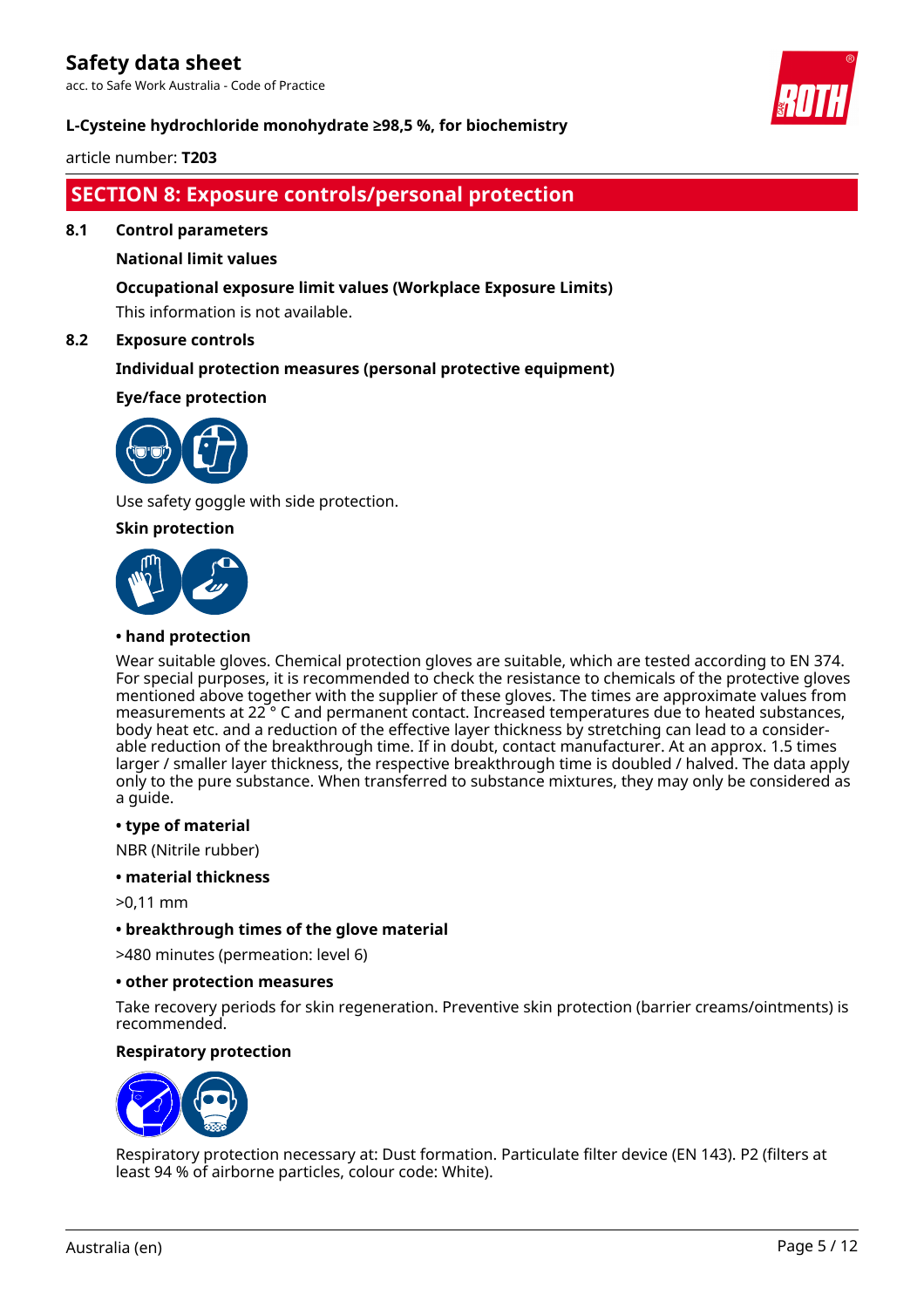acc. to Safe Work Australia - Code of Practice



article number: **T203**

### **Environmental exposure controls**

Keep away from drains, surface and ground water.

# **SECTION 9: Physical and chemical properties**

### **9.1 Information on basic physical and chemical properties**

|     | Physical state                                              | solid                                                       |
|-----|-------------------------------------------------------------|-------------------------------------------------------------|
|     | Form                                                        | powder, crystalline                                         |
|     | Colour                                                      | white                                                       |
|     | Odour                                                       | stinging                                                    |
|     | Melting point/freezing point                                | 175 - 178 °C                                                |
|     | Boiling point or initial boiling point and boiling<br>range | not determined                                              |
|     | Flammability                                                | non-combustible                                             |
|     | Lower and upper explosion limit                             | not determined                                              |
|     | Flash point                                                 | not applicable                                              |
|     | Auto-ignition temperature                                   | not determined                                              |
|     | Decomposition temperature                                   | not relevant                                                |
|     | pH (value)                                                  | 1.5 - 2 (in aqueous solution: 10 $9/$ <sub>l</sub> , 20 °C) |
|     | Kinematic viscosity                                         | not relevant                                                |
|     | Solubility(ies)<br>Water solubility                         | ~650 $9/$ <sub>1</sub> at 20 °C                             |
|     | Partition coefficient                                       |                                                             |
|     | Partition coefficient n-octanol/water (log value):          | this information is not available                           |
|     | Vapour pressure                                             | not determined                                              |
|     | Density and/or relative density                             |                                                             |
|     | Density                                                     | not determined                                              |
|     | Relative vapour density                                     | 1.526 at 20 $^{\circ}$ C (air = 1)                          |
|     | <b>Bulk density</b>                                         | $-780$ kg/ <sub>m<sup>3</sup></sub>                         |
|     | Particle characteristics                                    | No data available.                                          |
|     | Other safety parameters                                     |                                                             |
|     | Oxidising properties                                        | none                                                        |
| 9.2 | <b>Other information</b>                                    |                                                             |

Australia (en) Page 6 / 12

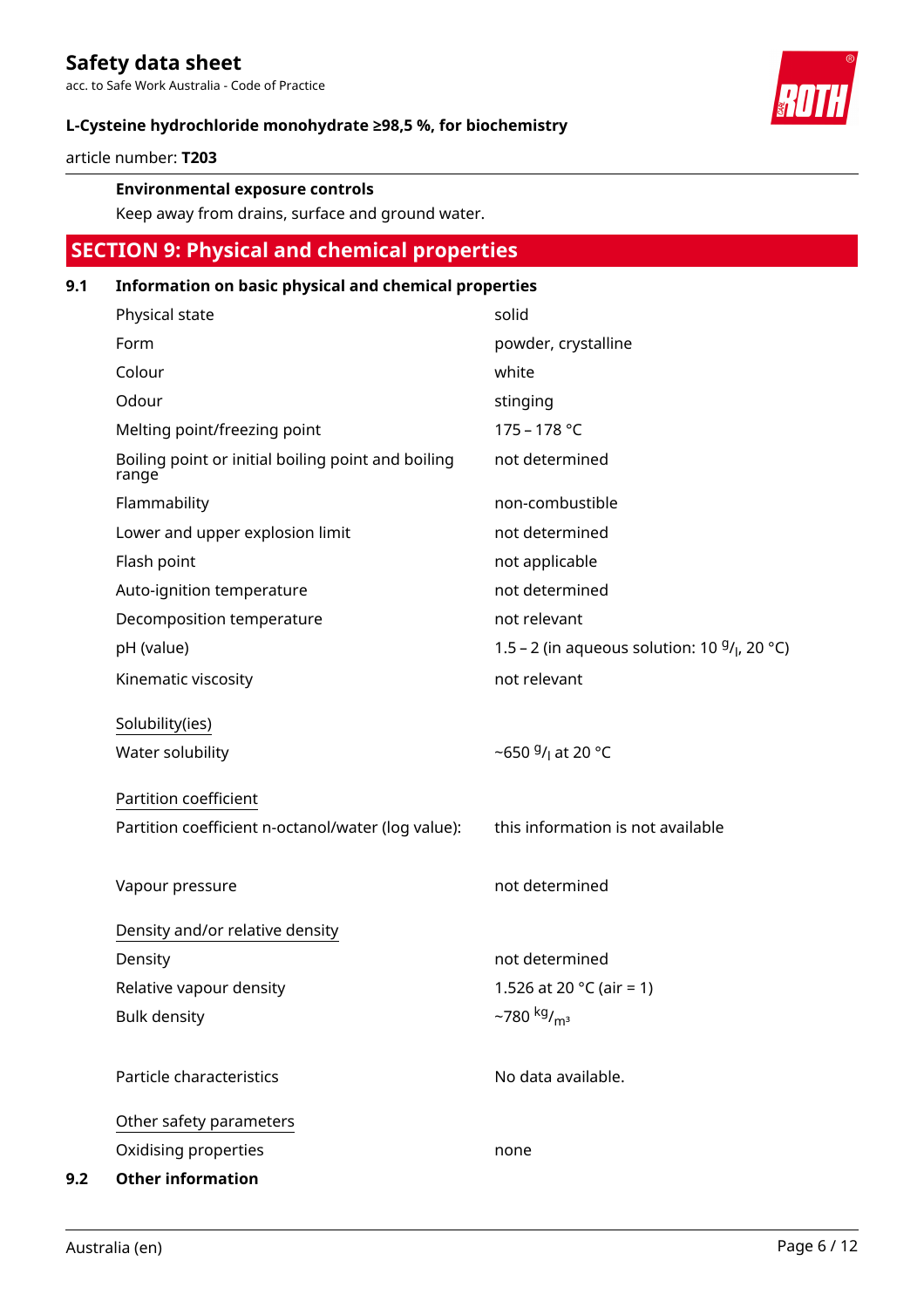acc. to Safe Work Australia - Code of Practice



### **L-Cysteine hydrochloride monohydrate ≥98,5 %, for biochemistry**

article number: **T203**

Information with regard to physical hazard classes:

hazard classes acc. to GHS (physical hazards): not relevant

Other safety characteristics: There is no additional information.

# **SECTION 10: Stability and reactivity**

### **10.1 Reactivity**

This material is not reactive under normal ambient conditions.

### **10.2 Chemical stability**

May cause decomposition by long-term light influence.

**10.3 Possibility of hazardous reactions**

**Violent reaction with:** strong oxidiser, Strong alkali

# **10.4 Conditions to avoid**

UV-radiation/sunlight. Direct light irradiation. Keep away from heat.

**10.5 Incompatible materials** There is no additional information.

### **10.6 Hazardous decomposition products**

Hazardous combustion products: see section 5.

### **SECTION 11: Toxicological information**

### **11.1 Information on toxicological effects**

**Classification acc. to GHS**

### **Acute toxicity**

Shall not be classified as acutely toxic.

### **Skin corrosion/irritation**

Causes skin irritation.

### **Serious eye damage/eye irritation**

Causes serious eye irritation.

### **Respiratory or skin sensitisation**

Shall not be classified as a respiratory or skin sensitiser.

### **Germ cell mutagenicity**

Shall not be classified as germ cell mutagenic.

### **Carcinogenicity**

Shall not be classified as carcinogenic.

### **Reproductive toxicity**

Shall not be classified as a reproductive toxicant.

### **Specific target organ toxicity - single exposure**

May cause respiratory irritation.

### **Specific target organ toxicity - repeated exposure**

Shall not be classified as a specific target organ toxicant (repeated exposure).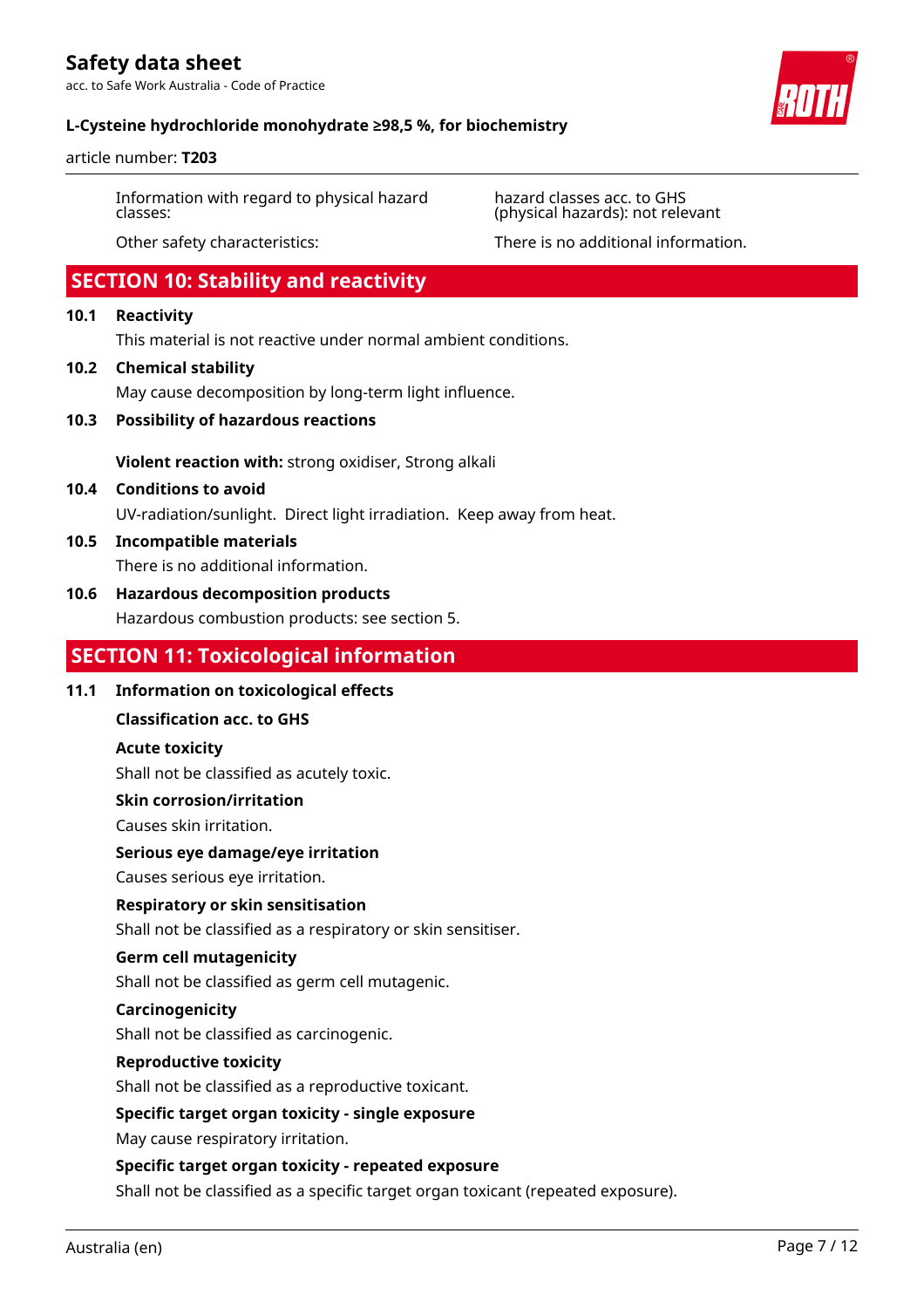acc. to Safe Work Australia - Code of Practice



### **L-Cysteine hydrochloride monohydrate ≥98,5 %, for biochemistry**

article number: **T203**

### **Aspiration hazard**

Shall not be classified as presenting an aspiration hazard.

### **Symptoms related to the physical, chemical and toxicological characteristics**

### **• If swallowed**

Data are not available.

#### **• If in eyes**

Causes serious eye irritation

### **• If inhaled**

Irritation to respiratory tract, cough, Dyspnoea

### **• If on skin**

causes skin irritation

### **• Other information**

none

### **11.2 Endocrine disrupting properties**

Not listed.

# **SECTION 12: Ecological information**

### **12.1 Toxicity**

Shall not be classified as hazardous to the aquatic environment.

### **Biodegradation**

Data are not available.

### **12.2 Process of degradability**

Theoretical Oxygen Demand with nitrification: 1.139  $^{\mathsf{mg}}\prime_{\mathsf{mg}}$ Theoretical Oxygen Demand: 0.8198 <sup>mg</sup>/<sub>mg</sub> Theoretical Carbon Dioxide: 0.7517  $^{\mathsf{mg}}$ / $^{\mathsf{mg}}_{\mathsf{mg}}$ 

### **12.3 Bioaccumulative potential**

Data are not available.

### **12.4 Mobility in soil**

Data are not available.

### **12.5 Results of PBT and vPvB assessment**

Data are not available.

# **12.6 Endocrine disrupting properties**

Not listed.

### **12.7 Other adverse effects**

Data are not available.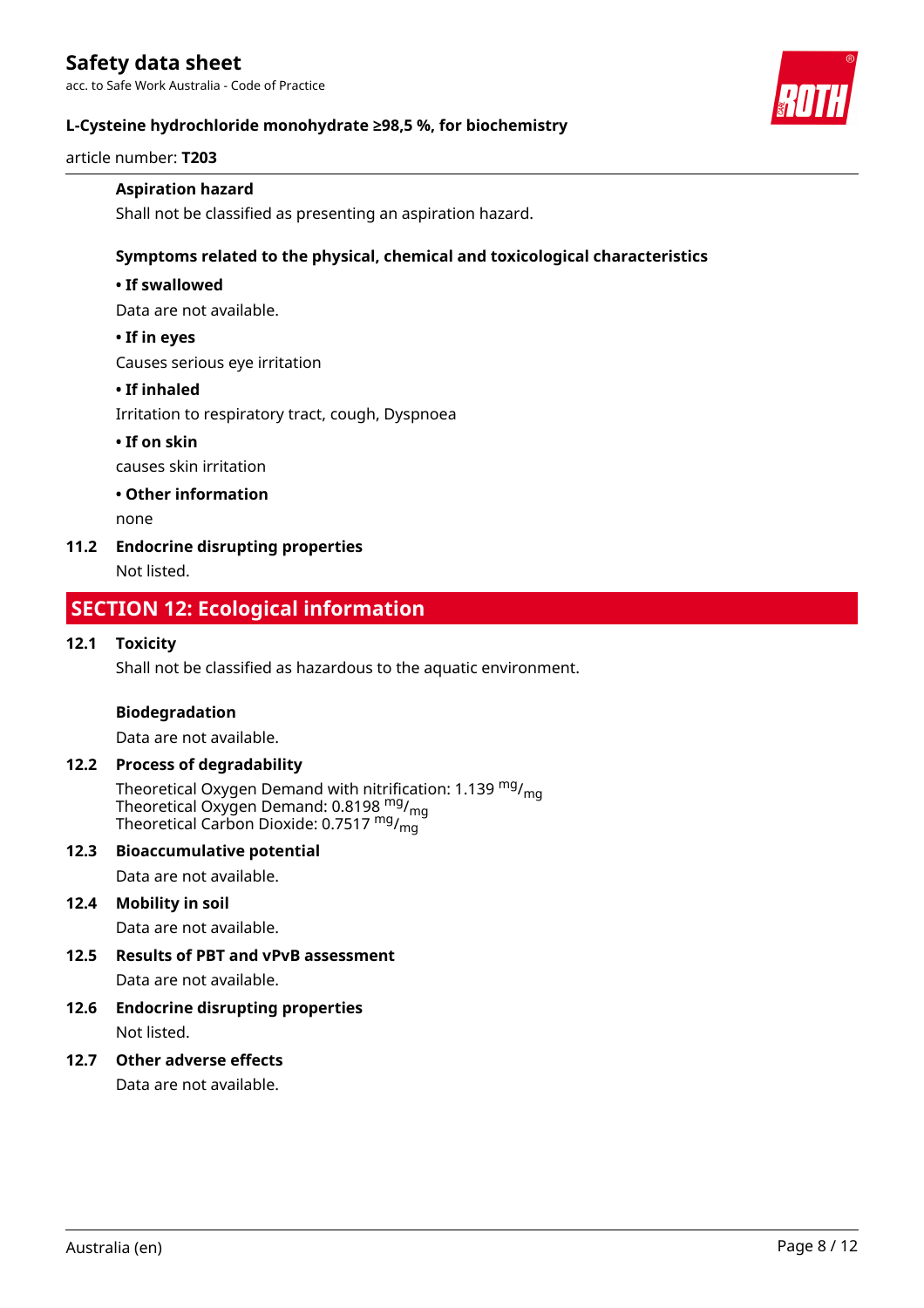acc. to Safe Work Australia - Code of Practice



### **L-Cysteine hydrochloride monohydrate ≥98,5 %, for biochemistry**

article number: **T203**

# **SECTION 13: Disposal considerations**

### **13.1 Waste treatment methods**



This material and its container must be disposed of as hazardous waste. Dispose of contents/container in accordance with local/regional/national/international regulations.

### **Sewage disposal-relevant information**

Do not empty into drains.

### **Relevant provisions relating to waste(Basel Convention)**

**Properties of waste which render it hazardous**

**H11** Toxic (Delayed or chronic)

### **13.3 Remarks**

Waste shall be separated into the categories that can be handled separately by the local or national waste management facilities. Please consider the relevant national or regional provisions.

# **SECTION 14: Transport information**

- **14.1 UN number 12.1 UN** number
- **14.2 UN proper shipping name** not assigned
- **14.3 Transport hazard class(es)** not assigned
- **14.4 Packing group not assigned**
- 

**14.5 Environmental hazards** non-environmentally hazardous acc. to the dangerous goods regulations

**14.6 Special precautions for user**

There is no additional information.

- **14.7 Transport in bulk according to Annex II of MARPOL and the IBC Code** The cargo is not intended to be carried in bulk.
- **14.8 Information for each of the UN Model Regulations**

**Transport informationNational regulationsAdditional information(UN RTDG)** Not subject to transport regulations. UN RTDG

**International Maritime Dangerous Goods Code (IMDG) - Additional information** Not subject to IMDG.

**International Civil Aviation Organization (ICAO-IATA/DGR) - Additional information** Not subject to ICAO-IATA.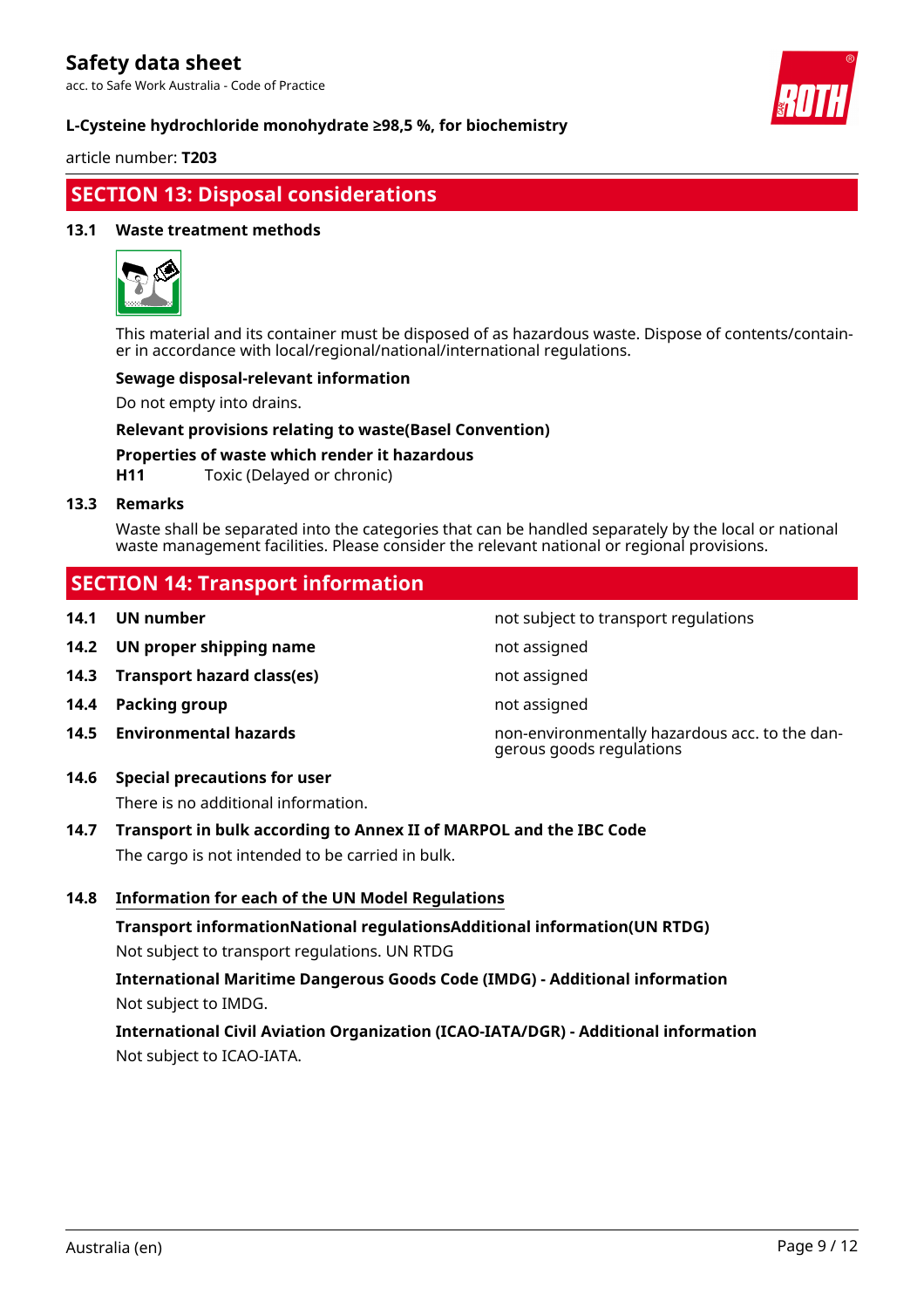acc. to Safe Work Australia - Code of Practice

### **L-Cysteine hydrochloride monohydrate ≥98,5 %, for biochemistry**

### article number: **T203**

# **SECTION 15: Regulatory information**

### **15.1 Safety, health and environmental regulations/legislation specific for the substance or mixture**

There is no additional information.

### **National regulations(Australia)**

### **Australian Inventory of Chemical Substances(AICS)**

Substance is listed.

#### **Other information**

Directive 94/33/EC on the protection of young people at work. Observe employment restrictions under the Maternity Protection Directive (92/85/EEC) for expectant or nursing mothers.

| <b>Country</b> | <b>Inventory</b> | <b>Status</b>       |
|----------------|------------------|---------------------|
| AU             | <b>AICS</b>      | substance is listed |
| <b>CN</b>      | <b>IECSC</b>     | substance is listed |
| EU             | ECSI             | substance is listed |
| EU             | REACH Reg.       | substance is listed |
| <b>KR</b>      | KECI             | substance is listed |
| <b>NZ</b>      | NZIoC            | substance is listed |
| <b>PH</b>      | <b>PICCS</b>     | substance is listed |
| <b>TW</b>      | <b>TCSI</b>      | substance is listed |

#### **National inventories**

**Legend**

AICS Australian Inventory of Chemical Substances ECSI EC Substance Inventory (EINECS, ELINCS, NLP) IECSC Inventory of Existing Chemical Substances Produced or Imported in China KECI Korea Existing Chemicals Inventory NZIoC New Zealand Inventory of Chemicals PICCS Philippine Inventory of Chemicals and Chemical Substances (PICCS) REACH Reg. REACH registered substances<br>TCSI Taiwan Chemical Substance In Taiwan Chemical Substance Inventory

### **15.2 Chemical Safety Assessment**

No Chemical Safety Assessment has been carried out for this substance.

### **SECTION 16: Other information**

#### **Indication of changes (revised safety data sheet)**

Alignment to regulation: Globally Harmonized System of Classification and Labelling of Chemicals ("Purple book").

Restructuring: section 9, section 14

| <b>Section</b> | <b>Former entry (text/value)</b>                                                    | <b>Actual entry (text/value)</b>                             | Safety-<br>relev-<br>ant |
|----------------|-------------------------------------------------------------------------------------|--------------------------------------------------------------|--------------------------|
| 2.1            |                                                                                     | Classification acc. to GHS:<br>change in the listing (table) | yes                      |
| 2.1            | Remarks:<br>For full text of Hazard- and EU Hazard-state-<br>ments: see SECTION 16. |                                                              | yes                      |

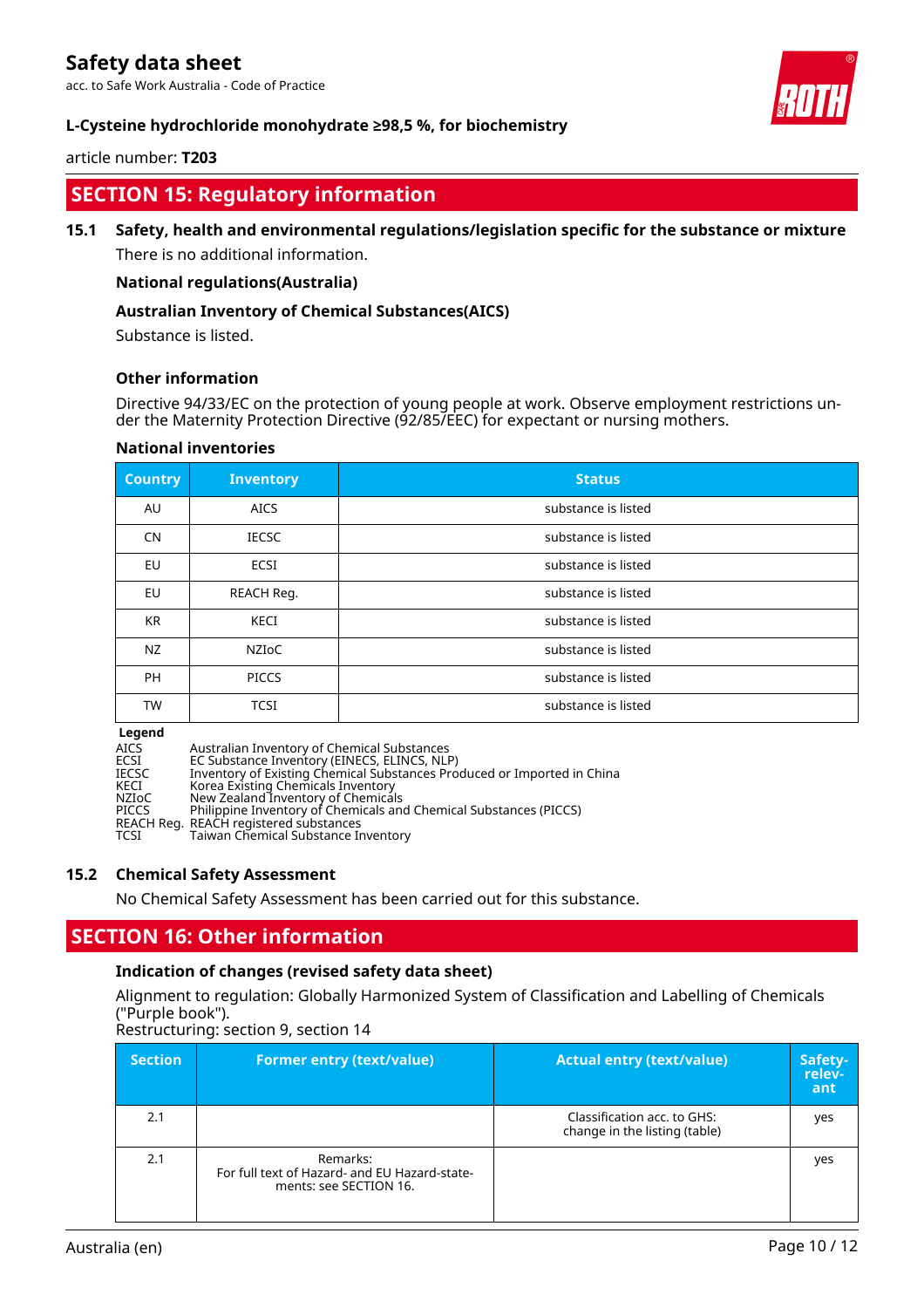acc. to Safe Work Australia - Code of Practice



### **L-Cysteine hydrochloride monohydrate ≥98,5 %, for biochemistry**

### article number: **T203**

| <b>Section</b> | <b>Former entry (text/value)</b>                                                          | <b>Actual entry (text/value)</b>                                                                                             | Safety-<br>relev-<br>ant |
|----------------|-------------------------------------------------------------------------------------------|------------------------------------------------------------------------------------------------------------------------------|--------------------------|
| 2.2            |                                                                                           | Pictograms:<br>change in the listing (table)                                                                                 | yes                      |
| 2.2            |                                                                                           | Precautionary statements - prevention:<br>change in the listing (table)                                                      | yes                      |
| 2.2            |                                                                                           | Precautionary statements - response:<br>change in the listing (table)                                                        | yes                      |
| 2.2            | Labelling of packages where the contents do<br>not exceed 125 ml:<br>Signal word: Warning |                                                                                                                              | yes                      |
| 2.2            |                                                                                           | Labelling of packages where the contents do<br>not exceed 125 ml:<br>change in the listing (table)                           | yes                      |
| 2.2            |                                                                                           | Labelling of packages where the contents do<br>not exceed 125 ml:<br>change in the listing (table)                           | yes                      |
| 2.2            |                                                                                           | Labelling of packages where the contents do<br>not exceed 125 ml:<br>change in the listing (table)                           | yes                      |
| 2.3            | Other hazards:<br>There is no additional information.                                     | Other hazards                                                                                                                | yes                      |
| 2.3            |                                                                                           | Results of PBT and vPvB assessment:<br>According to the results of its assessment, this<br>substance is not a PBT or a vPvB. | yes                      |

### **Abbreviations and acronyms**

| Abbr.           | <b>Descriptions of used abbreviations</b>                                                                      |
|-----------------|----------------------------------------------------------------------------------------------------------------|
| CAS             | Chemical Abstracts Service (service that maintains the most comprehensive list of chemical substances)         |
| <b>DGR</b>      | Dangerous Goods Regulations (see IATA/DGR)                                                                     |
| <b>EINECS</b>   | European Inventory of Existing Commercial Chemical Substances                                                  |
| <b>ELINCS</b>   | European List of Notified Chemical Substances                                                                  |
| <b>GHS</b>      | "Globally Harmonized System of Classification and Labelling of Chemicals" developed by the United Na-<br>tions |
| <b>IATA</b>     | <b>International Air Transport Association</b>                                                                 |
| <b>IATA/DGR</b> | Dangerous Goods Regulations (DGR) for the air transport (IATA)                                                 |
| <b>ICAO</b>     | International Civil Aviation Organization                                                                      |
| <b>IMDG</b>     | International Maritime Dangerous Goods Code                                                                    |
| <b>MARPOL</b>   | International Convention for the Prevention of Pollution from Ships (abbr. of "Marine Pollutant")              |
| <b>NLP</b>      | No-Longer Polymer                                                                                              |
| PBT             | Persistent, Bioaccumulative and Toxic                                                                          |
| <b>UN RTDG</b>  | UN Recommendations on the Transport of Dangerous Good                                                          |
| vPvB            | Very Persistent and very Bioaccumulative                                                                       |